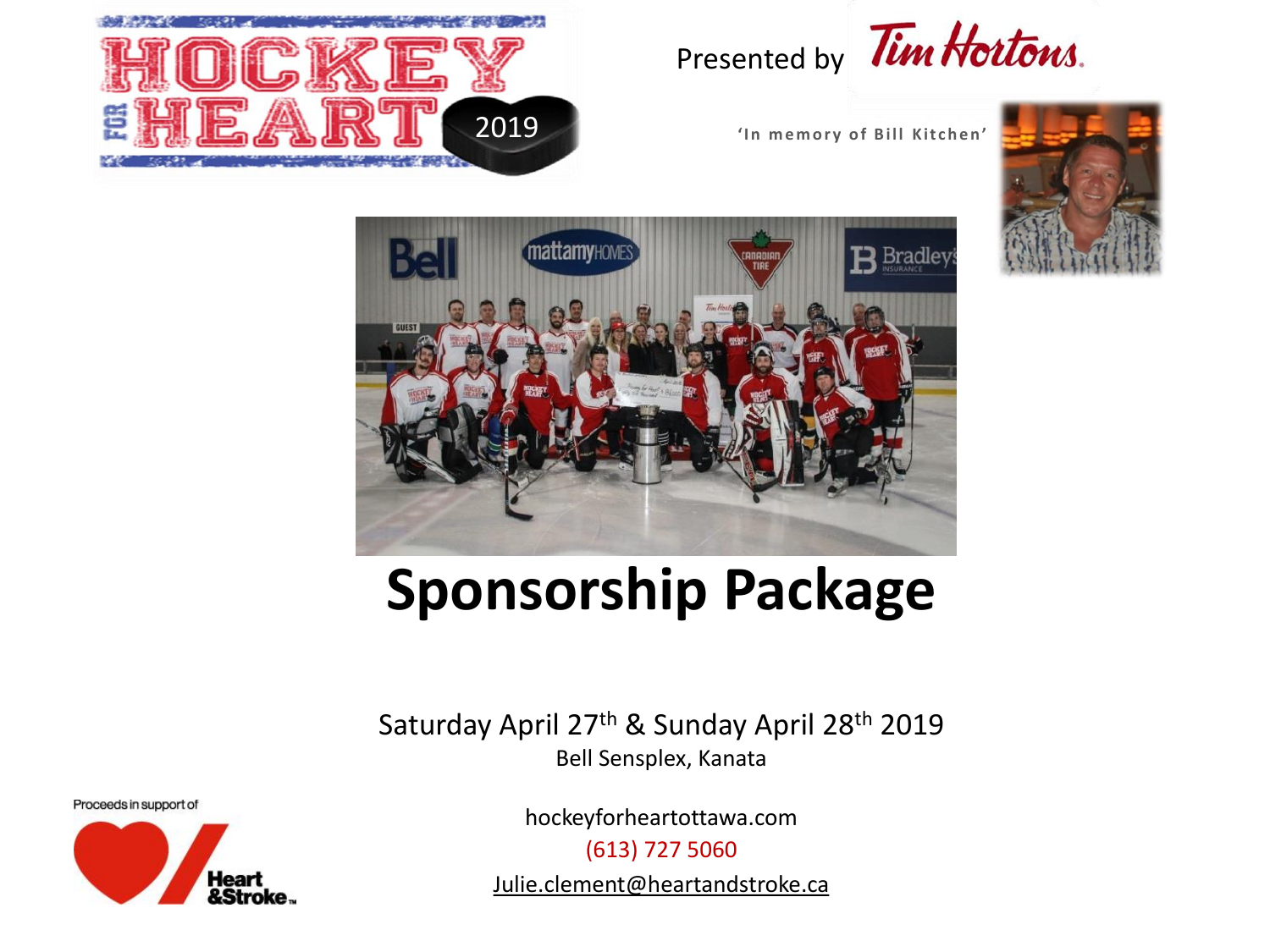The Hockey for Heart Tournament in memory of Bill Kitchen is a recreational level hockey tournament providing hockey players and fans from organizations across the city with an opportunity to participate in a heartwarming event, raising critical life saving funds for the Heart and Stroke Foundation.



*SENS Alumni –Chris Neil & 2018 Top Fundraiser* 

### PLAY HOCKEY. SAVE LIVES.

# **Highlights:**

- Over \$400,000 raised in previous tournaments (2013 2018)
- Pro-Stars game involving Senators' Alumni and the top ten fundraisers
- Ceremonial puck drop by the Bill Kitchen Family
- $\geq$  24 Corporate teams (over 360 players) participating & networking
- $\triangleright$  High quality "Hockey for Heart" event program distributed (over 500 copies)
- $\triangleright$  Top 20 fundraisers spin the prize wheel for exciting prizes
- $\triangleright$  Dressing room sponsors: VIP style with great giveaways from each sponsor in the dressing rooms
- $\triangleright$  Exclusive Silent Auction table (over \$7,000 in fabulous items)
- Exclusive 'Player Packs' valued at over \$100 provided to each player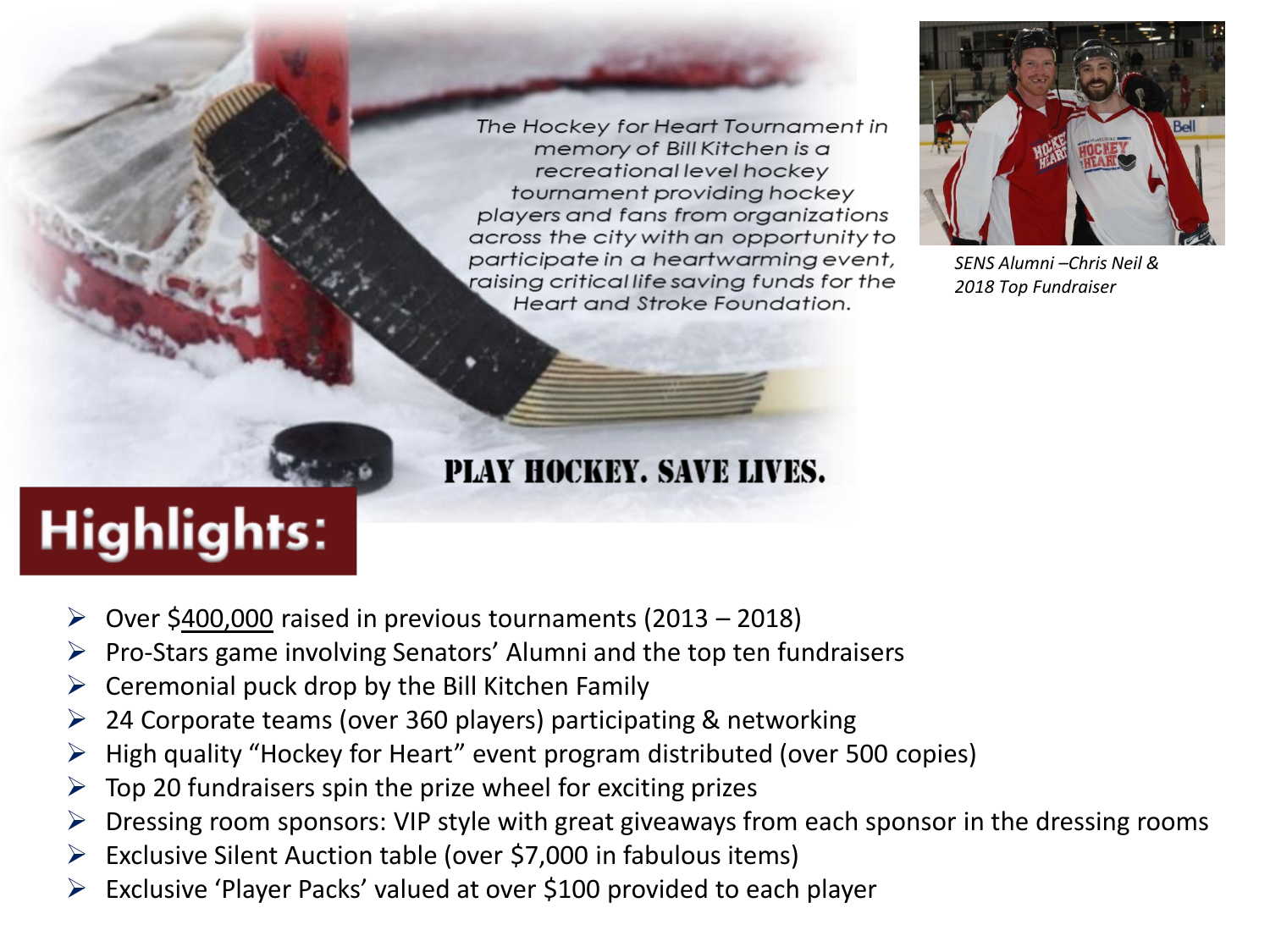### Big Reasons to Partner with us:

- $\triangleright$  Strengthen the value of your brand.
- $\triangleright$  Display to the community your commitment to health and wellness.
- $\triangleright$  For over 60 years, Heart & Stroke has been dedicated to fighting heart disease and stroke. Our work has saved thousands of lives and improved the lives of millions of others
	- $\triangleright$  We have invested \$1.52 Billion in life saving research since 1952
	- $\triangleright$  We have seen a decrease of 75% in heart disease and stroke death rate since 1952

| <b>Sponsor Benefits</b>                                                                                                         | <b>Gold</b><br><b>Sponsor</b><br>\$5,000 | <b>Silver</b><br><b>Sponsor</b><br>\$2,500 | <b>Bronze</b><br><b>Sponsor</b><br>\$1,500 |
|---------------------------------------------------------------------------------------------------------------------------------|------------------------------------------|--------------------------------------------|--------------------------------------------|
| Opportunity to donate branded items to our exclusive Player Packs<br>(HSF is responsible to package items) 24 teams/384 players | $\mathbf{x}$                             |                                            |                                            |
| Dressing Room Sponsorship Included (\$500 value)<br>(HSF is responsible to print sponsor banners on dressing room door)         | $\boldsymbol{\mathsf{x}}$                |                                            |                                            |
| Opportunity to set up an Info Table for 2 days. 1000+ foot traffic per day (\$500 value)                                        | $\boldsymbol{\mathsf{x}}$                |                                            |                                            |
| Company logo predominantly placed in Media releases, publications, arena banners and social media blasts.                       | $\boldsymbol{x}$                         | $\mathbf{x}$                               | $\boldsymbol{x}$                           |
| Level of sponsorship announced by emcee during ceremonial puck drop at the "Pro-Stars" game                                     | $\boldsymbol{\mathsf{x}}$                | $\mathbf{x}$                               | $\mathbf x$                                |
| Company logo predominantly placed on Hockey for Heart Jerseys in the "Pro-Stars" game                                           | $\boldsymbol{\mathsf{x}}$                | $\mathbf{x}$                               |                                            |
| Company logo on lobby screens in the Carling Executive Park Buildings                                                           | $\boldsymbol{\mathsf{x}}$                |                                            |                                            |
| Company logo predominantly placed on the Hockey for Heart Website                                                               | $\boldsymbol{x}$                         | $\mathbf{x}$                               | $\boldsymbol{x}$                           |
| Full page advertisement \$400 value (500+ printed Hockey for Heart Program)                                                     | $\boldsymbol{\mathsf{x}}$                |                                            |                                            |
| 1/2 page advertisement \$250 value (500+ printed Hockey for Heart Program)                                                      |                                          | $\boldsymbol{x}$                           |                                            |
| 1⁄4 page advertisement \$150 value (500+ printed Hockey for Heart Program)                                                      |                                          |                                            | $\boldsymbol{x}$                           |
| Company logo printed on team photo frame                                                                                        | $\boldsymbol{\mathsf{x}}$                |                                            |                                            |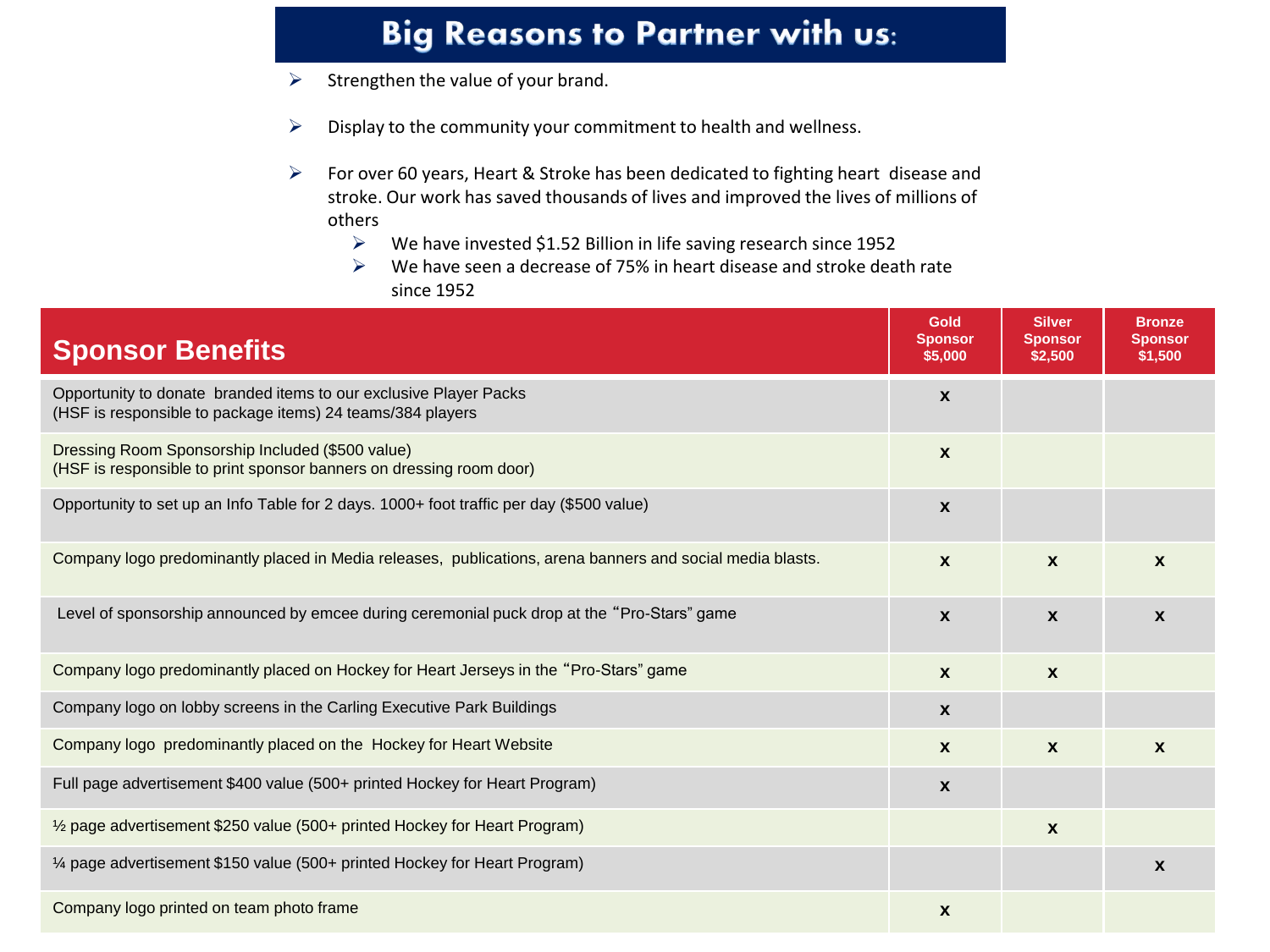

Promote your brand in our 2019 Hockey for Heart high quality program. Here is your opportunity to expose your company to hundreds of hockey players and their fans all the while supporting the Heart and Stroke Foundation.

| Size of Ad                    | <b>Price</b> |
|-------------------------------|--------------|
| <b>Full Page Inside Cover</b> | \$400        |
| Inside Full Page              | \$300        |
| Half Page                     | \$250        |
| Quarter of a Page             | \$150        |



*2018 Dressing Room Sponsor*

#### *Sponsor a Dressing Room for \$500:*

- $\triangleright$  Advertise your company by providing our athletes with branded promo items in your dressing room *(samples, branded water bottles, hockey related items, etc.) 360+ required*
- Your company logo printed and placed on dressing room
- Promo items to be shipped to Bell Sensplex (1565 Maple Grove Rd)
- Only eight dressing room sponsorships available!